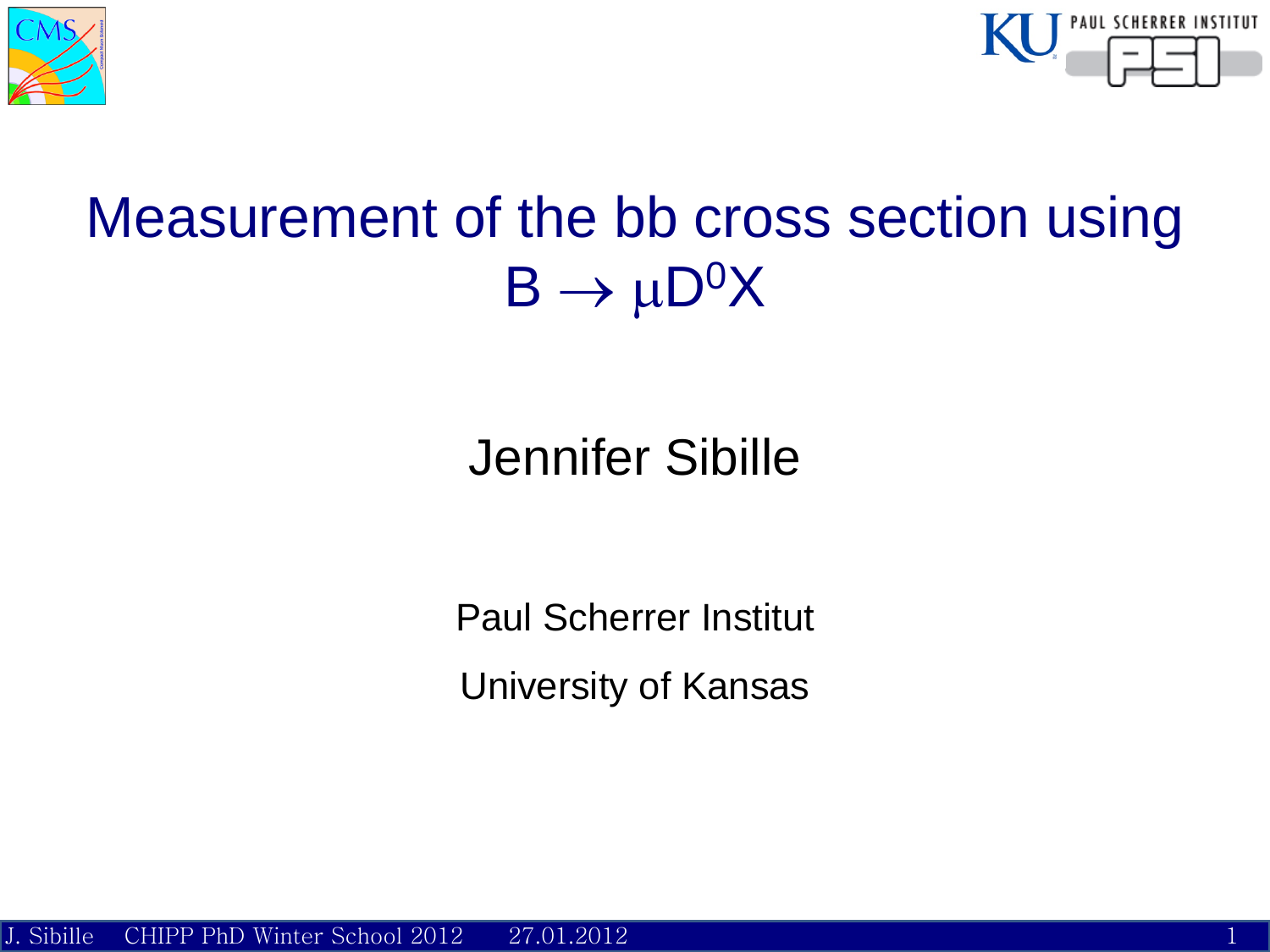



- Heavy flavor quark production provides a good test of pQCD
- *b* quarks make up a background (or potential signal) for many other measurements
	- Higgs boson, top quark, new physics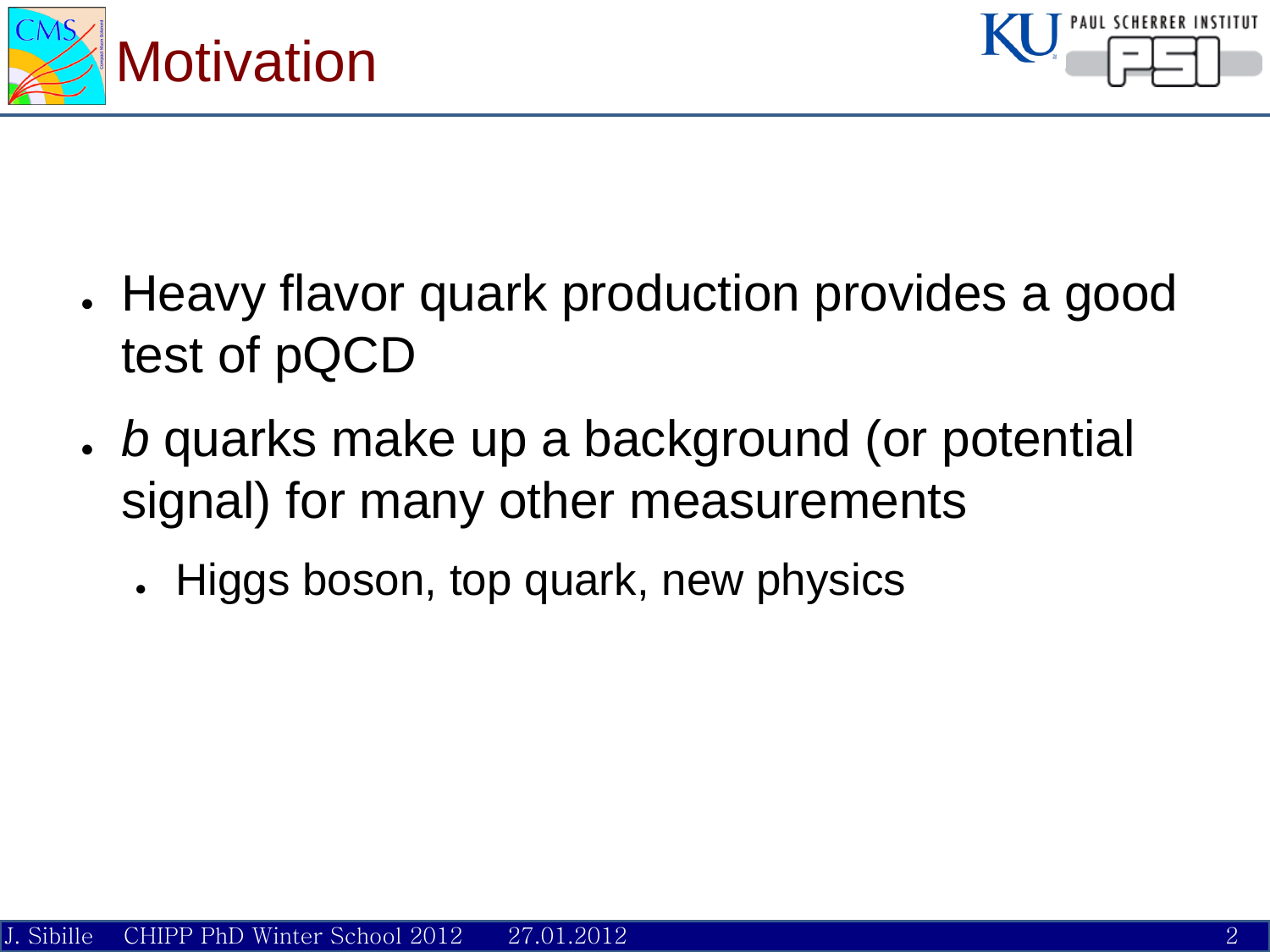



- Measure bb cross section using  $B \to \mu D^0 X$ ,  $D^0 \to K \pi$
- **.** Cover large range in  $p_T$ ,  $|\eta|$
- Overlap with LHCb measurement  $(2.0 < | \eta | < 6.0)$ (doi: 10.1016/j.physletb.2010.10.010)
- Limited to data from 2010
	- Require low  $p_T$  single muon trigger quickly prescaled
- QCD Monte Carlo using Pythia6 (D6T tune)

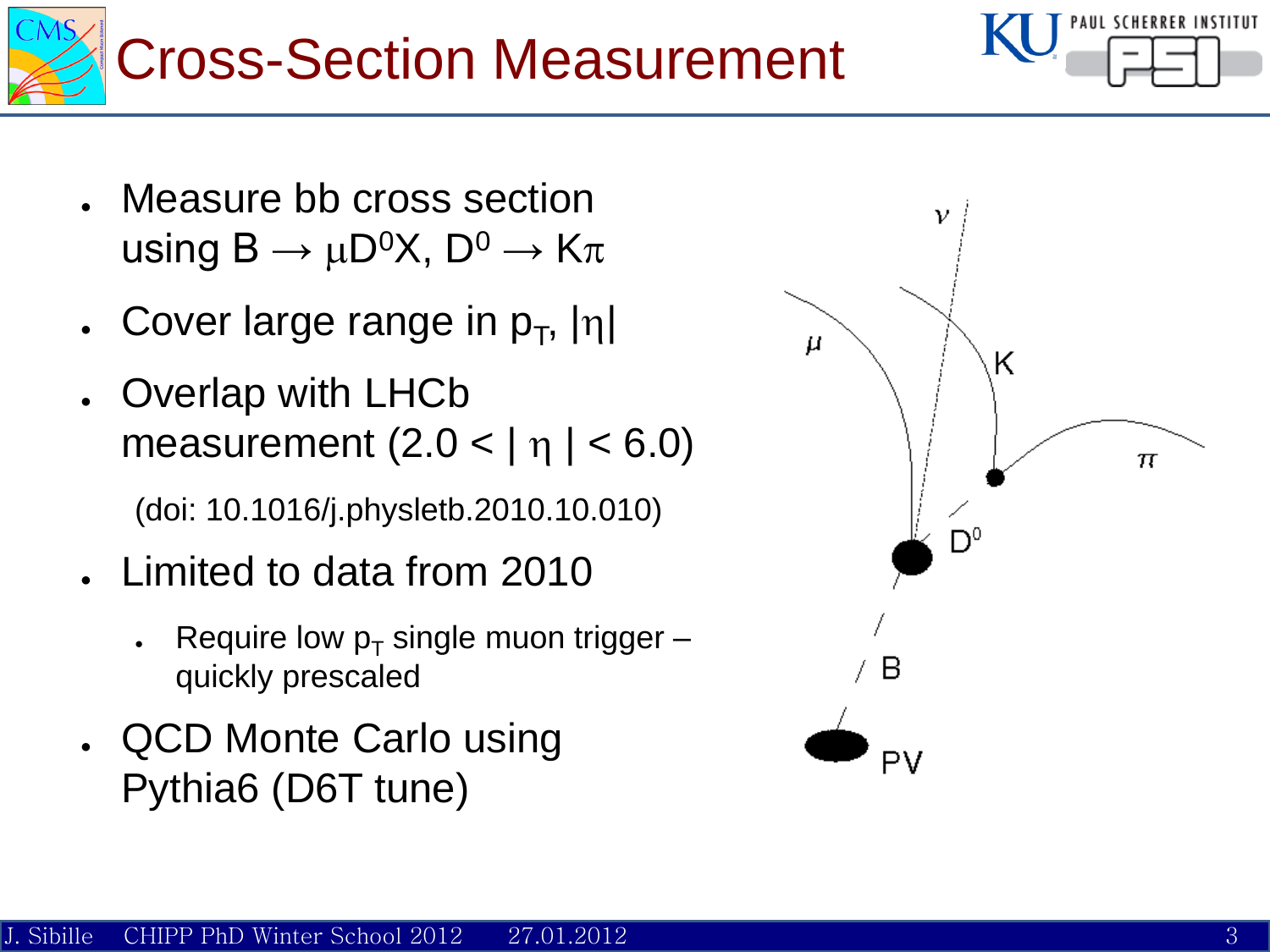



Differential cross section:

$$
\frac{d\sigma}{dp_T} = \frac{N(\mu D^0)}{L * \varepsilon * B * \Delta p_T} \qquad \frac{d\sigma}{d}
$$

$$
\frac{d\sigma}{d\eta} = \frac{N(\mu D^0)}{L * \varepsilon * B * \Delta \eta}
$$

*N*: # reconstructed  $\mu D^0$  candidates *L*: luminosity *B*: branching ratio  $ε$ *z* efficiency  $\Delta p_{\tau}$ ,  $\Delta \eta$  : bin width

Luminosity RunA: 285 nb-1 RunB: 24 pb-1 MC: 1.23 pb-1

**Efficiency**  $\epsilon = \epsilon_{acc} * \epsilon_{sel} * \epsilon_{tria}$  $\epsilon_{acc}$   $\star$   $\epsilon_{sel}$  =  $\epsilon_{cut}$  $\epsilon_{\text{trig}}$  applied by weighting events